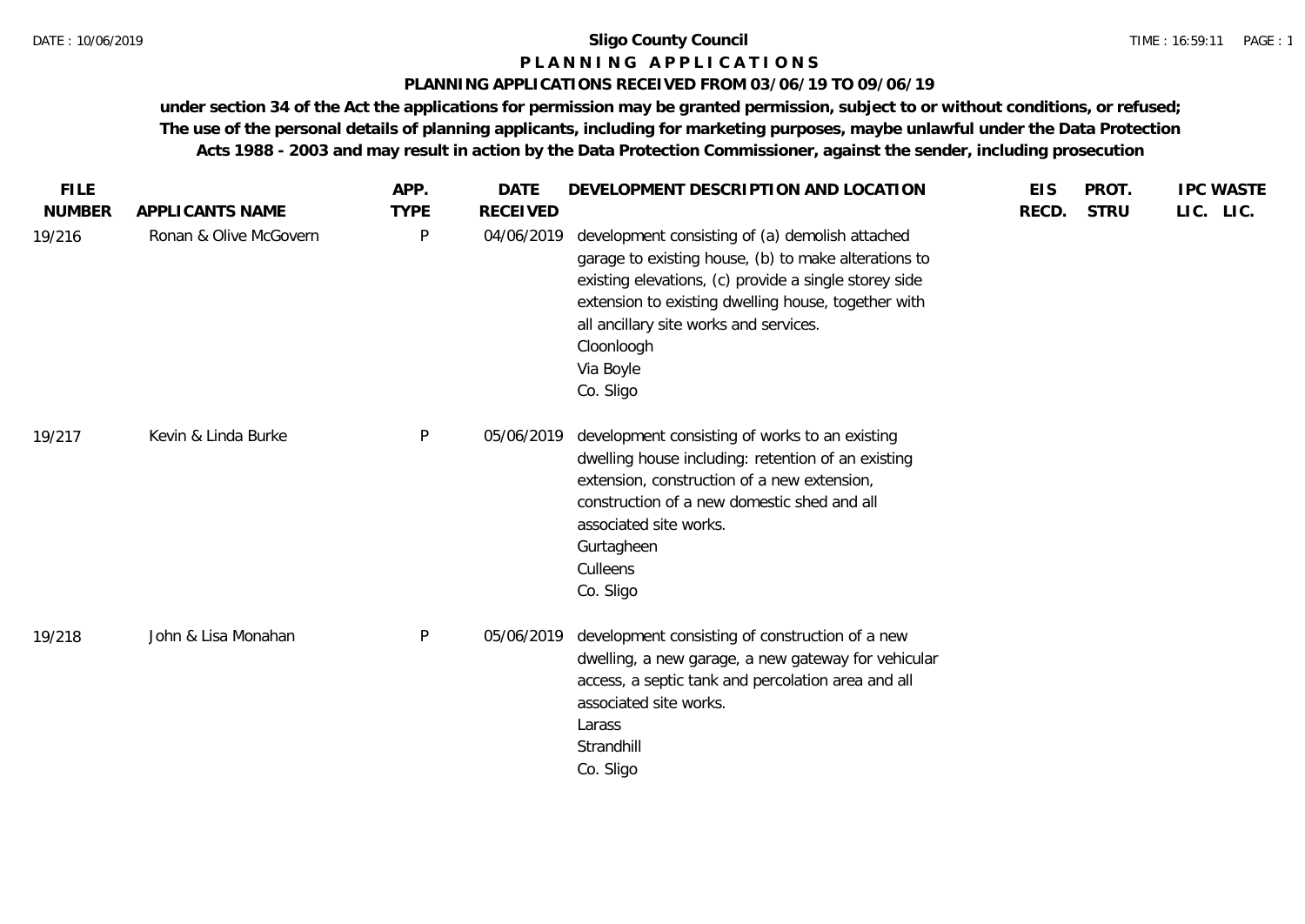## **P L A N N I N G A P P L I C A T I O N S**

## **PLANNING APPLICATIONS RECEIVED FROM 03/06/19 TO 09/06/19**

**under section 34 of the Act the applications for permission may be granted permission, subject to or without conditions, or refused; The use of the personal details of planning applicants, including for marketing purposes, maybe unlawful under the Data Protection Acts 1988 - 2003 and may result in action by the Data Protection Commissioner, against the sender, including prosecution**

| <b>FILE</b><br><b>NUMBER</b> | APPLICANTS NAME                         | APP.<br><b>TYPE</b> | <b>DATE</b><br><b>RECEIVED</b> | DEVELOPMENT DESCRIPTION AND LOCATION                                                                                                                                                                                                                                                                                                                                                                                                                                                                                                  | <b>EIS</b><br>RECD. | PROT.<br><b>STRU</b> | <b>IPC WASTE</b><br>LIC. LIC. |
|------------------------------|-----------------------------------------|---------------------|--------------------------------|---------------------------------------------------------------------------------------------------------------------------------------------------------------------------------------------------------------------------------------------------------------------------------------------------------------------------------------------------------------------------------------------------------------------------------------------------------------------------------------------------------------------------------------|---------------------|----------------------|-------------------------------|
| 19/219                       | McDonalds Restaurant of<br>Ireland Ltd. | $\mathsf{P}$        | 06/06/2019                     | development consisting of permission for the<br>alterations to the previous planning application Reg.<br>Ref: PL18/275. Proposed altertions include; Existing<br>2 no. Single and 2 no. Double internally illuminated<br>Triple Sided Poster and Menu signs to be replaced<br>with 1 no. Single and 3 no. Double, digital Poster<br>and Menu Signs and 1 no. proposed 15" Digital<br>Screen at the Drive Thru Window and associated site<br>works.<br>McDonalds Drive Thru Restaurant,<br>Sligo Retail Park,<br>Dublin Road,<br>Sligo |                     |                      |                               |
| 19/220                       | David Cullen                            | P                   | 06/06/2019                     | development consisting of demolition of a single<br>storey holiday chalet and construction of a one and a<br>half storey residence and laundry shed and<br>associated site works.<br>Rosses Upper<br>Rosses Point<br>Sligo                                                                                                                                                                                                                                                                                                            |                     |                      |                               |
| 19/221                       | Brendan Brennan                         | $\mathsf{P}$        | 06/06/2019                     | development consisting of construction of 2 No. Bell<br>mouth entrances A and B onto public road to<br>facilitate access to forestry plantations together with<br>internal access road and all associated site works.<br>Mweelroe<br>Boyle<br>Co. Sligo                                                                                                                                                                                                                                                                               |                     |                      |                               |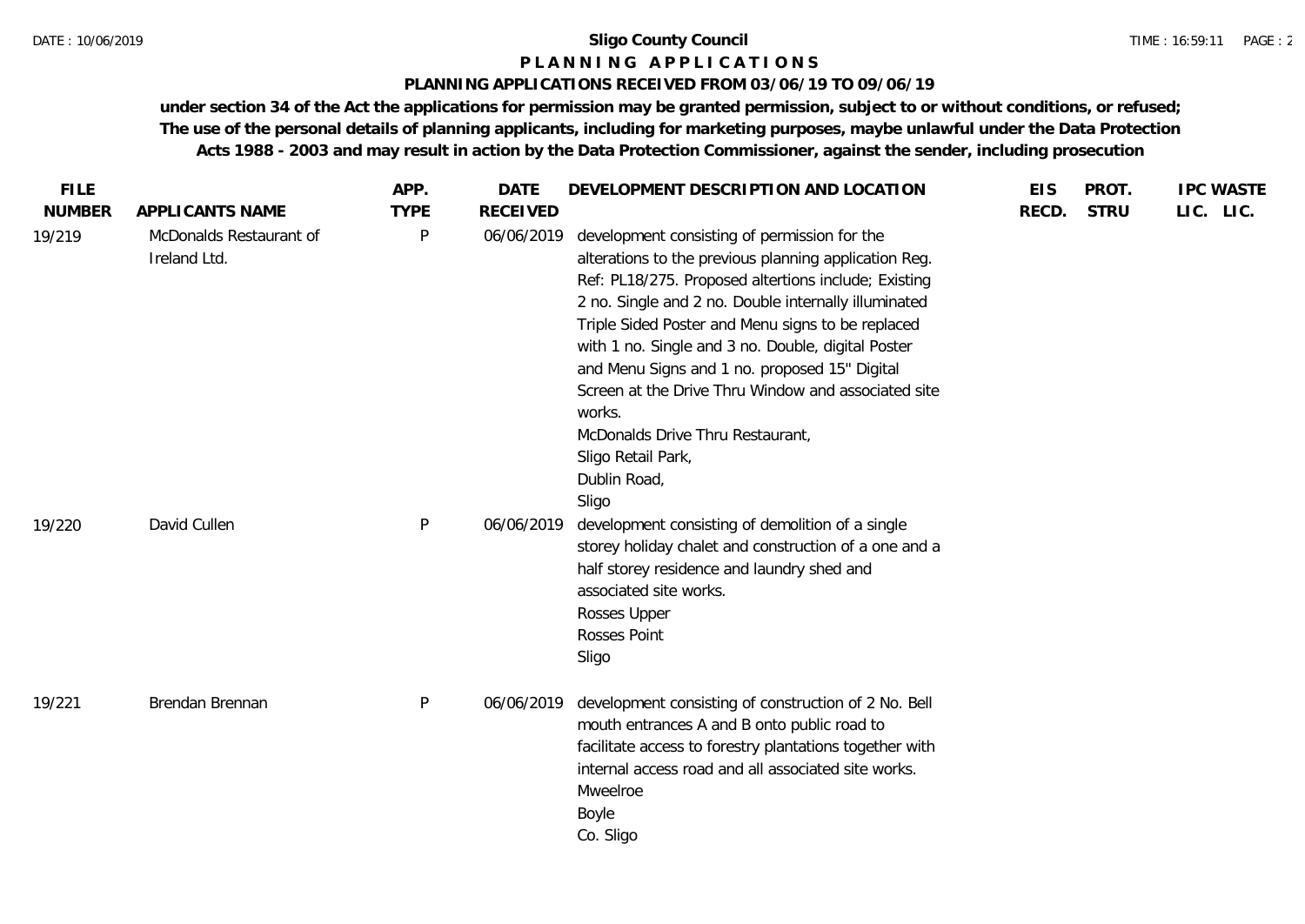## **P L A N N I N G A P P L I C A T I O N S**

## **PLANNING APPLICATIONS RECEIVED FROM 03/06/19 TO 09/06/19**

**under section 34 of the Act the applications for permission may be granted permission, subject to or without conditions, or refused; The use of the personal details of planning applicants, including for marketing purposes, maybe unlawful under the Data Protection Acts 1988 - 2003 and may result in action by the Data Protection Commissioner, against the sender, including prosecution**

| <b>FILE</b>             |                                                      | APP.                        | DATE                   | DEVELOPMENT DESCRIPTION AND LOCATION                                                                                                                                                                                                                                                                                                                                                                                              | <b>EIS</b> | PROT.       | <b>IPC WASTE</b> |
|-------------------------|------------------------------------------------------|-----------------------------|------------------------|-----------------------------------------------------------------------------------------------------------------------------------------------------------------------------------------------------------------------------------------------------------------------------------------------------------------------------------------------------------------------------------------------------------------------------------|------------|-------------|------------------|
| <b>NUMBER</b><br>19/222 | APPLICANTS NAME<br>Harrington Concrete Sligo<br>ULC. | <b>TYPE</b><br>$\mathsf{R}$ | RECEIVED<br>07/06/2019 | development consisting of retention of the existing<br>asphalt plant (previously permitted under Planning<br>ref. No. 05/53 and ABP Ref No. PL 21.213509) and<br>associated infastructure including laboratory (9 sq.<br>Metres), site office (29 sq. metres) storage shed<br>(1,400 sq. metres) and weighbridge within an<br>application area of c. 1 hectare.<br>Abbeytown townland<br>Ballysadare                              | RECD.      | <b>STRU</b> | LIC. LIC.        |
| 19/223                  | Sligo Pastures Ltd.                                  | P                           | 07/06/2019             | Co. Sligo<br>development consisting of construction of (1) a 14<br>bay slatted Cubicle shed 1847 sq.m plan floor area<br>(2) 450 sq.m roofed collecting yard with slatted<br>slurry tank (3) 300 sq.m Milking Parlour, (4) Silage<br>Slab 1251 sq.m with apron (5) Overground Slurry<br>storage tank 2900 cubic meters capacity, and<br>associated site works.<br>Templehouse Demense,<br>Templehouse,<br>Ballymote,<br>Co. Sligo |            |             |                  |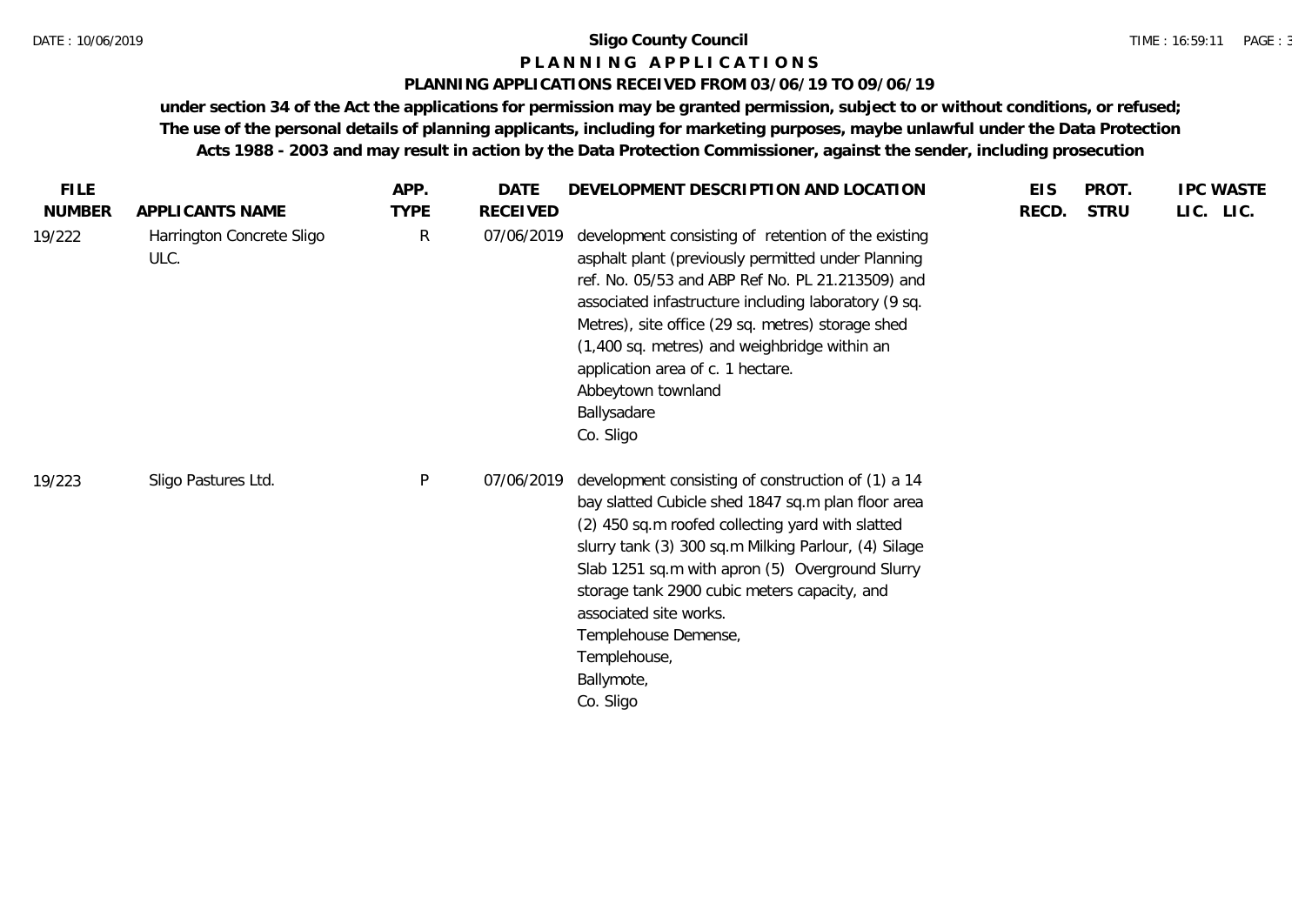## **P L A N N I N G A P P L I C A T I O N S**

## **PLANNING APPLICATIONS RECEIVED FROM 03/06/19 TO 09/06/19**

**under section 34 of the Act the applications for permission may be granted permission, subject to or without conditions, or refused; The use of the personal details of planning applicants, including for marketing purposes, maybe unlawful under the Data Protection Acts 1988 - 2003 and may result in action by the Data Protection Commissioner, against the sender, including prosecution**

| <b>TYPE</b><br><b>NUMBER</b><br><b>STRU</b><br>LIC. LIC.<br>APPLICANTS NAME<br>RECEIVED<br>RECD.<br>Callaghan Forklifts Ltd.<br>P<br>development consisting of (1) Provision of forklift<br>07/06/2019<br>hire, sales and servicing facility (previous permission<br>granted under PL 04/1403 for business, enterprise<br>and light industry use relates to same premises with<br>a floor area of 593m2). (2) Alterations to external<br>facade. (3) Provision of first floor space in existing<br>building with additional area of 192m2. (4)<br>Provision of elevational signage and pylon signage.<br>Unit 1, Block A,<br>Collooney Business Park,<br>Rathrippin Td.,<br>Co. Sligo | <b>FILE</b> | APP. | DATE | DEVELOPMENT DESCRIPTION AND LOCATION | EIS | PROT. | <b>IPC WASTE</b> |
|---------------------------------------------------------------------------------------------------------------------------------------------------------------------------------------------------------------------------------------------------------------------------------------------------------------------------------------------------------------------------------------------------------------------------------------------------------------------------------------------------------------------------------------------------------------------------------------------------------------------------------------------------------------------------------------|-------------|------|------|--------------------------------------|-----|-------|------------------|
|                                                                                                                                                                                                                                                                                                                                                                                                                                                                                                                                                                                                                                                                                       |             |      |      |                                      |     |       |                  |
|                                                                                                                                                                                                                                                                                                                                                                                                                                                                                                                                                                                                                                                                                       | 19/224      |      |      |                                      |     |       |                  |

**Total: 9**

\*\*\* END OF REPORT \*\*\*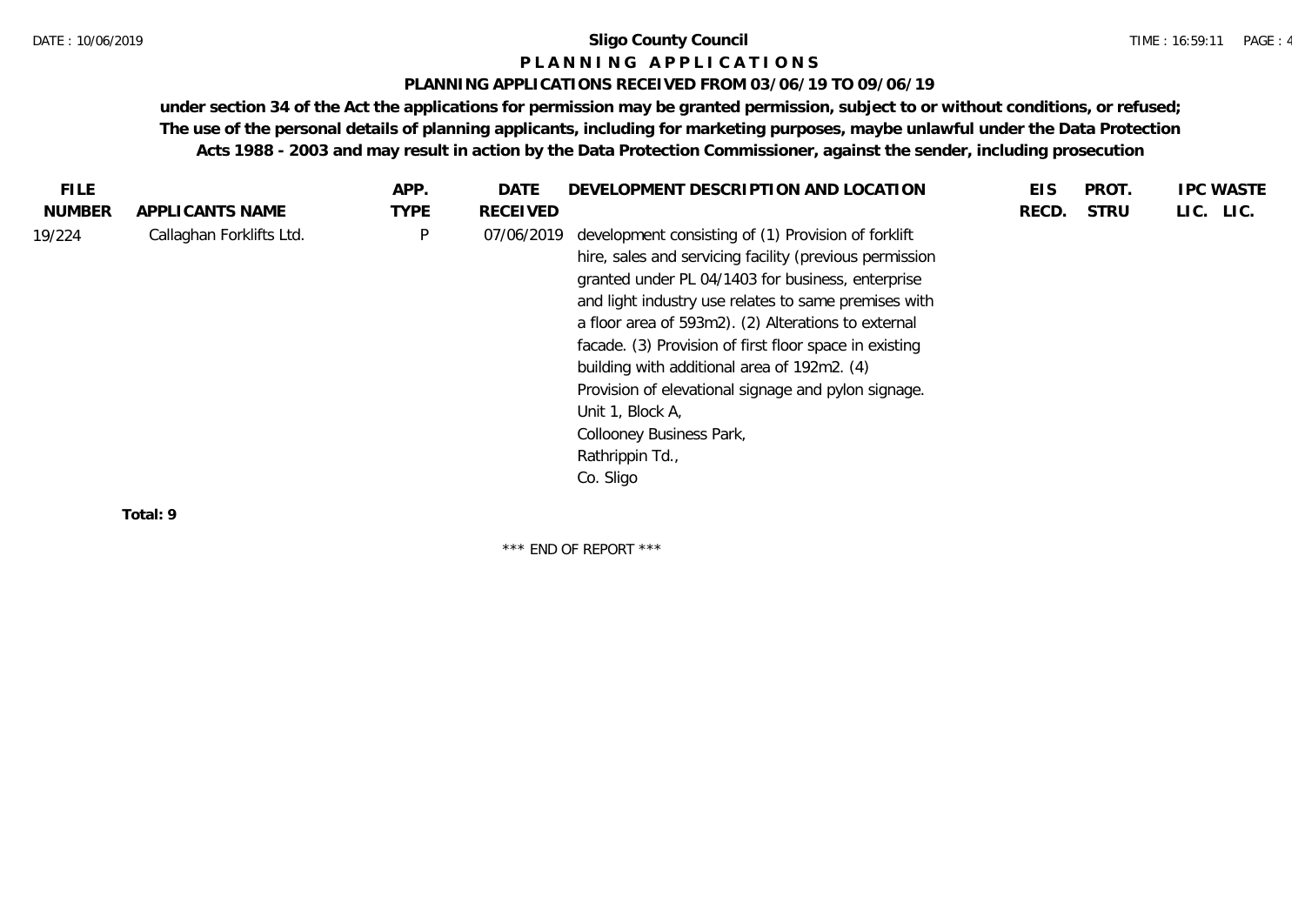# **P L A N N I N G A P P L I C A T I O N S**

## **PLANNING APPLICATIONS GRANTED FROM 03/06/2019 TO 09/06/2019**

**in deciding a planning application the planning authority, in accordance with section 34(3) of the Act, has had regard to submissions or observations recieved in accordance with these Regulations;**

| <b>FILE</b>   |                                                           | APP.        | <b>DATE</b>     |                                                                                                                                                                                                                                                                                                                                                                                                                                                   | M.O.       | M.O.          |
|---------------|-----------------------------------------------------------|-------------|-----------------|---------------------------------------------------------------------------------------------------------------------------------------------------------------------------------------------------------------------------------------------------------------------------------------------------------------------------------------------------------------------------------------------------------------------------------------------------|------------|---------------|
| <b>NUMBER</b> | APPLICANTS NAME                                           | <b>TYPE</b> | <b>RECEIVED</b> | DEVELOPMENT DESCRIPTION AND LOCATION                                                                                                                                                                                                                                                                                                                                                                                                              | DATE       | <b>NUMBER</b> |
| 19/142        | Mayo, Sligo, Leitrim Education<br>Training Board (MSLETB) | P           | 12/04/2019      | Development consisting of the construction of a new<br>catering kitchen classroom extension with ancillary<br>storage, sanitary accommodation along with all<br>associated site works and services to the rear of the<br>existing catering training building. Planning Permission<br>is also sought for the change of use of an area of the<br>existing catering training building from office and storage<br>space to changing and locker rooms. | 05/06/2019 | P246/19       |
|               |                                                           | P           |                 | <b>Sligo Training Centre</b><br>Manorhamilton Road<br>Ballytivnan<br>Sligo, Co Sligo                                                                                                                                                                                                                                                                                                                                                              | 05/06/2019 | P243/19       |
| 19/143        | Sandy O Hara                                              |             | 12/04/2019      | Development consisting of a change of house design to<br>the dwelling previously granted planning permission<br>under reference number PL17/496.                                                                                                                                                                                                                                                                                                  |            |               |
|               |                                                           |             |                 | Second Sea Road<br>Cummeen<br>Co Sligo                                                                                                                                                                                                                                                                                                                                                                                                            |            |               |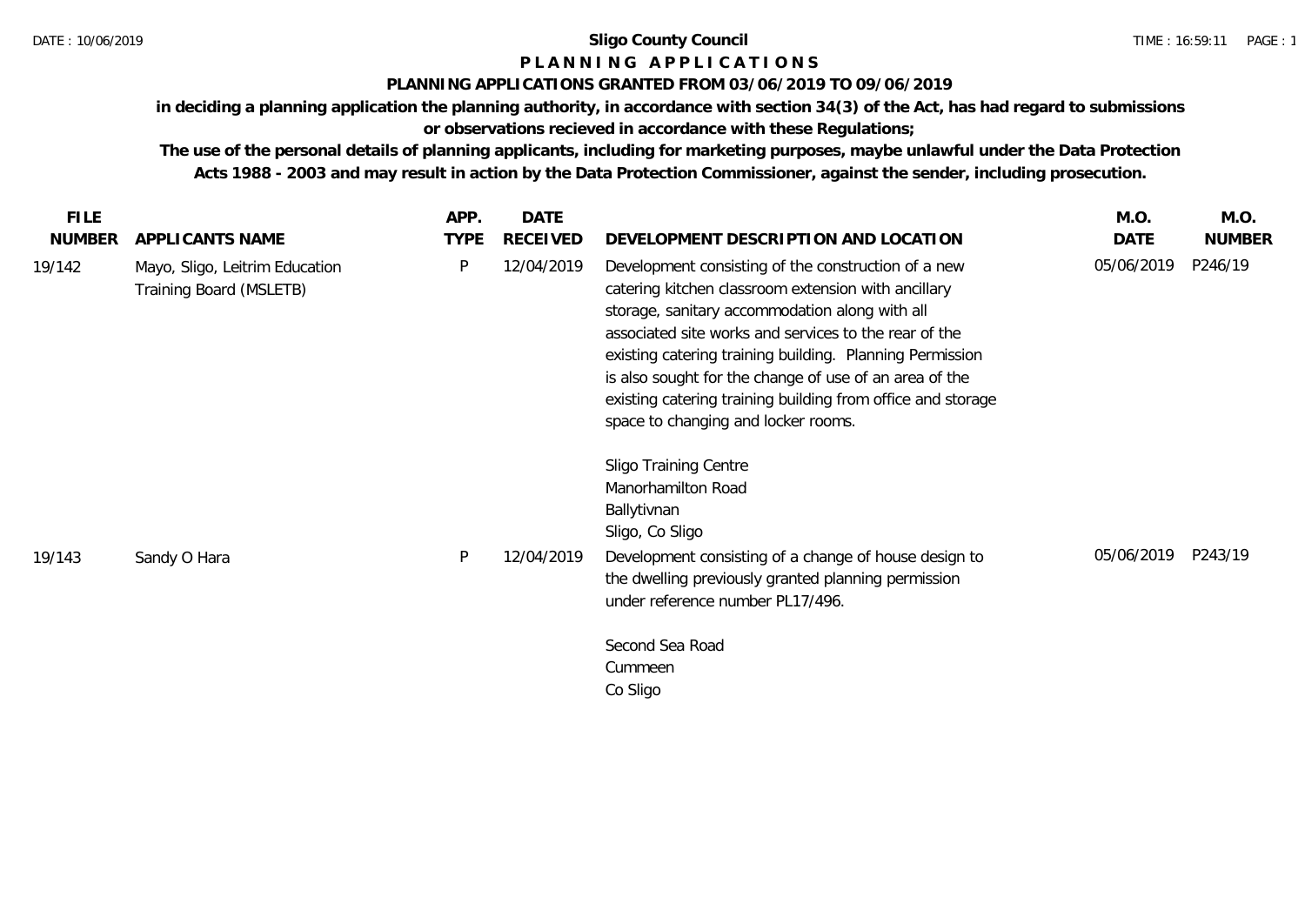# **P L A N N I N G A P P L I C A T I O N S**

# **PLANNING APPLICATIONS GRANTED FROM 03/06/2019 TO 09/06/2019**

**in deciding a planning application the planning authority, in accordance with section 34(3) of the Act, has had regard to submissions or observations recieved in accordance with these Regulations;**

| <b>FILE</b>   |                       | APP.         | <b>DATE</b>     |                                                                                                                                                                                                                                                                           | M.O.               | M.O.          |
|---------------|-----------------------|--------------|-----------------|---------------------------------------------------------------------------------------------------------------------------------------------------------------------------------------------------------------------------------------------------------------------------|--------------------|---------------|
| <b>NUMBER</b> | APPLICANTS NAME       | <b>TYPE</b>  | <b>RECEIVED</b> | DEVELOPMENT DESCRIPTION AND LOCATION                                                                                                                                                                                                                                      | <b>DATE</b>        | <b>NUMBER</b> |
| 19/144        | Terese & Gerry Brady  | $\mathsf{P}$ | 12/04/2019      | for development consisting of a change of house design<br>to the dwelling previously granted planning permission<br>under reference number PL17/495                                                                                                                       | 05/06/2019         | P242/19       |
|               |                       |              |                 | Second Sea Road<br>Cummeen<br>Co. Sligo                                                                                                                                                                                                                                   |                    |               |
| 19/145        | Sandy O'Hara          | P            | 12/04/2019      | for development consisting of the erection of a one and<br>a half storey domestic garage (first floor for storage use)<br>and all associated site works. A Natura Impact<br>Statement (NIS) shall be submitted to the planning<br>authority with the planning application | 05/06/2019 P244/19 |               |
|               |                       |              |                 | Second Sea Road<br>Cummeen<br>Sligo                                                                                                                                                                                                                                       |                    |               |
| 19/146        | Therese & Gerry Brady | P            | 12/04/2019      | Development consisting of the erection of a one and a<br>half storey domestic garage and all associated site works.<br>A Natura Impact Statement (NIS) shall be submitted to<br>the planning authority with the planning application                                      | 05/06/2019 P245/19 |               |
|               |                       |              |                 | Second Sea Road<br>Cummeen<br>Co Sligo                                                                                                                                                                                                                                    |                    |               |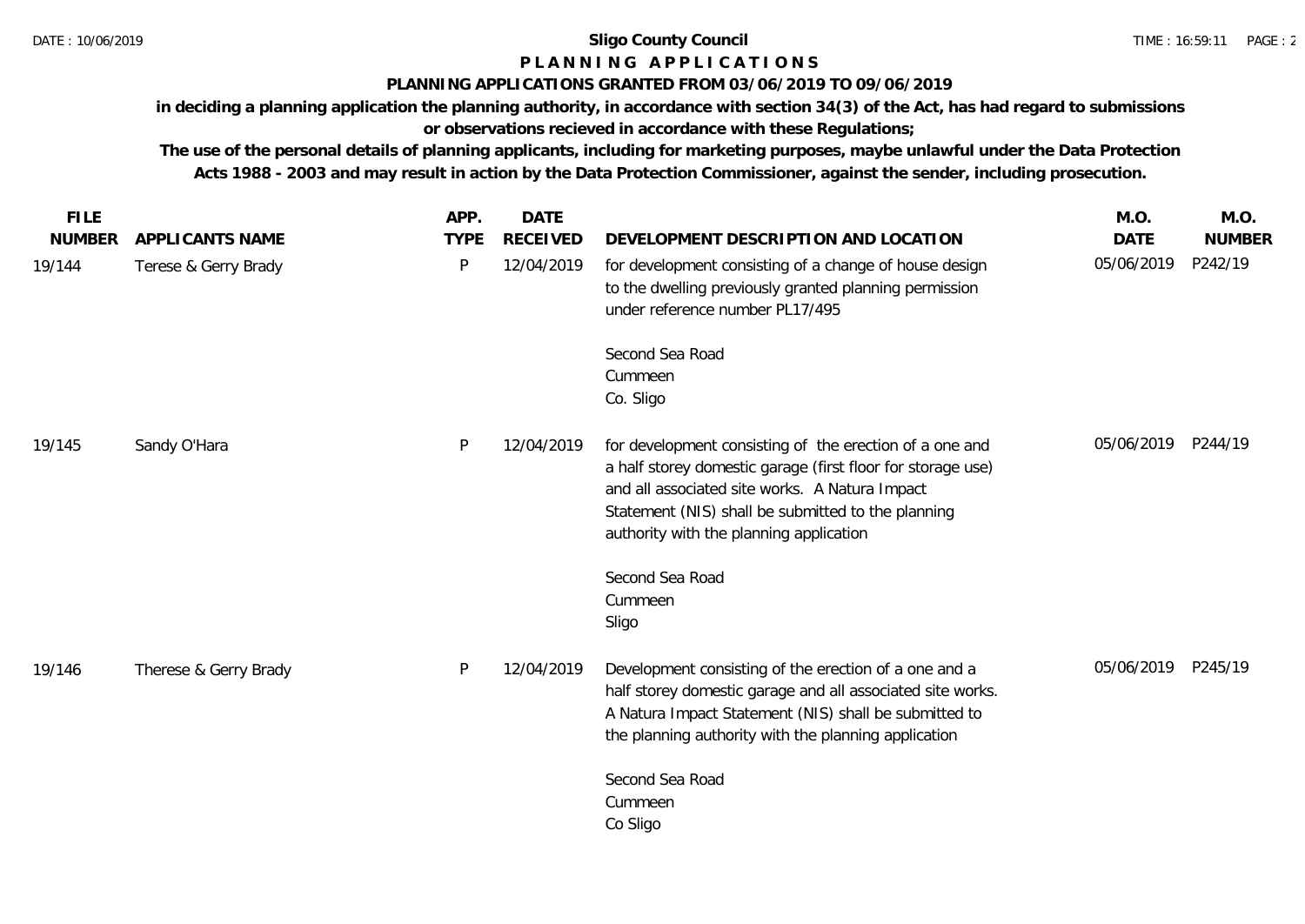# **P L A N N I N G A P P L I C A T I O N S**

# **PLANNING APPLICATIONS GRANTED FROM 03/06/2019 TO 09/06/2019**

**in deciding a planning application the planning authority, in accordance with section 34(3) of the Act, has had regard to submissions or observations recieved in accordance with these Regulations;**

| <b>FILE</b>   |                         | APP.         | <b>DATE</b>     |                                                                                                                                                                                                                                                                                                       | M.O.        | M.O.          |
|---------------|-------------------------|--------------|-----------------|-------------------------------------------------------------------------------------------------------------------------------------------------------------------------------------------------------------------------------------------------------------------------------------------------------|-------------|---------------|
| <b>NUMBER</b> | APPLICANTS NAME         | <b>TYPE</b>  | <b>RECEIVED</b> | DEVELOPMENT DESCRIPTION AND LOCATION                                                                                                                                                                                                                                                                  | <b>DATE</b> | <b>NUMBER</b> |
| 19/147        | Alan Caraway            | P            | 15/04/2019      | Development consisting of proposed construction of a<br>new dwelling, onsite waste water treatment system,<br>alteration to existing vehicular access to public road and<br>all associated landscaping & site works.<br>Ballyconnell<br>Co. Sligo                                                     | 05/06/2019  | P250/19       |
| 19/150        | Vincent Malee           | $\mathsf{R}$ | 16/04/2019      | for development consisting of retention for a natural slate<br>roof finish in lieu of a non-original thatched roof finish<br>and the installation of 4 no. roof windows (two on the<br>front elevation and two on the rear elevation)<br>Larkhill<br>Beltra<br>Co. Sligo                              | 05/06/2019  | P247/19       |
| 19/151        | <b>ESB Telecoms Ltd</b> | P            | 17/04/2019      | for development consisting of the construction of a 24<br>metre high free standing lattice communication structure<br>and its associated antennae communication dishes and<br>ground equipment, with associated ground-mounted<br>equipment cabinets within a 2.4m high palisade fence<br>compound at | 05/06/2019  | P249/19       |
|               |                         |              |                 | ESB's Oakfield 38kv Substation<br>Townland of Oakfield<br>Co. Sligo                                                                                                                                                                                                                                   |             |               |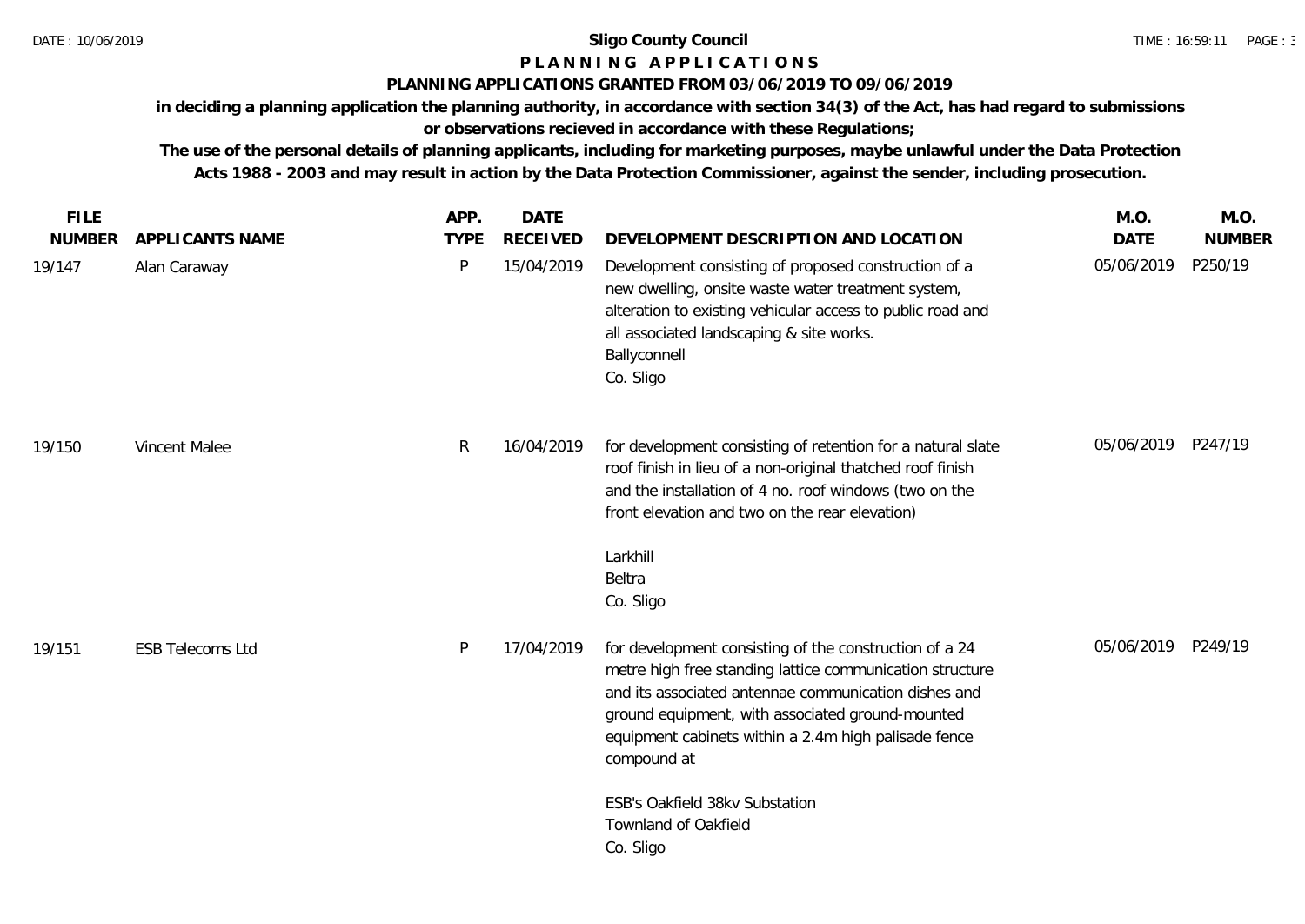# **P L A N N I N G A P P L I C A T I O N S**

## **PLANNING APPLICATIONS GRANTED FROM 03/06/2019 TO 09/06/2019**

**in deciding a planning application the planning authority, in accordance with section 34(3) of the Act, has had regard to submissions** 

**or observations recieved in accordance with these Regulations;**

| <b>FILE</b>   |                    | APP.        | <b>DATE</b> |                                                                                                                                                                                                                                                                                                                     | M.O.        | M.O.          |
|---------------|--------------------|-------------|-------------|---------------------------------------------------------------------------------------------------------------------------------------------------------------------------------------------------------------------------------------------------------------------------------------------------------------------|-------------|---------------|
| <b>NUMBER</b> | APPLICANTS NAME    | <b>TYPE</b> | RECEIVED    | DEVELOPMENT DESCRIPTION AND LOCATION                                                                                                                                                                                                                                                                                | <b>DATE</b> | <b>NUMBER</b> |
| 19/155        | Nollag O'Reilly    | P           | 18/04/2019  | for development consisting of the construction of 1 no.<br>double glazed frosted window in the gable wall at second<br>floor level of the existing end of terrace dwelling                                                                                                                                          | 05/06/2019  | P251/19       |
|               |                    |             |             | 32 Clara Court<br>Strandhill Road<br>Sligo<br>F91 D54F                                                                                                                                                                                                                                                              |             |               |
| 19/156        | William Clarke     | P           | 23/04/2019  | Development consisting of permission for the ground<br>floor extension, removal of 2 no. Roof dormer windows,<br>construction of 1 new roof dormer window, installation<br>of 3 no. roof windows and all associated site works and<br>to existing dwelling.<br><b>Ballincar</b><br><b>Rosses Point</b><br>Co. Sligo | 06/06/2019  | P253/19       |
| 19/157        | Ann & Derek Hunter | P           | 23/04/2019  | Development consisting of permission for an extension to<br>dwelling to provide a sun room, internal alterations,<br>alterations to elevations and associated site works.<br>Grange West<br>Glen Road<br>Co. Sligo                                                                                                  | 06/06/2019  | P255/19       |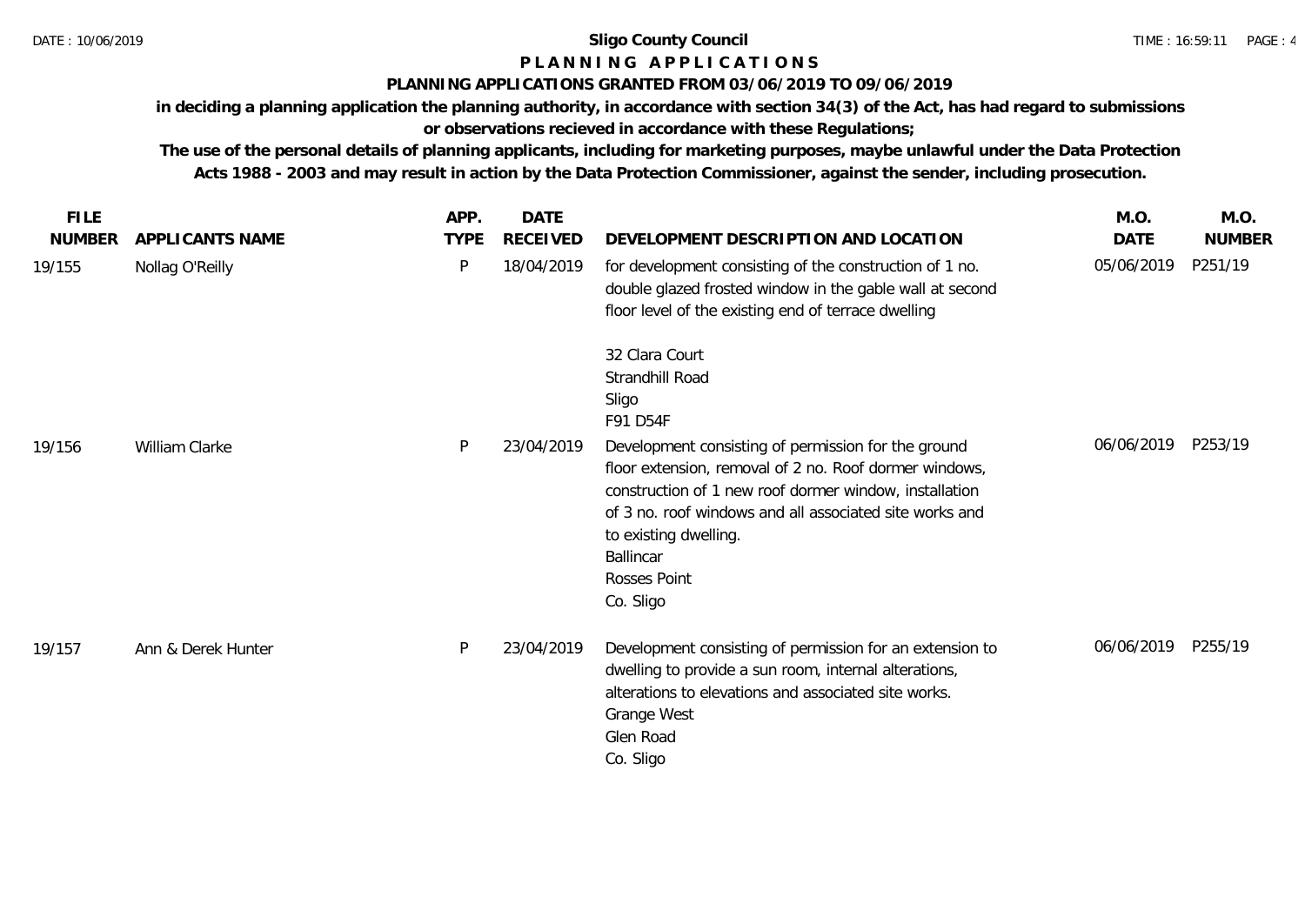# **P L A N N I N G A P P L I C A T I O N S**

## **PLANNING APPLICATIONS GRANTED FROM 03/06/2019 TO 09/06/2019**

**in deciding a planning application the planning authority, in accordance with section 34(3) of the Act, has had regard to submissions** 

**or observations recieved in accordance with these Regulations;**

**The use of the personal details of planning applicants, including for marketing purposes, maybe unlawful under the Data Protection Acts 1988 - 2003 and may result in action by the Data Protection Commissioner, against the sender, including prosecution.**

| <b>FILE</b>   |                  | APP.        | <b>DATE</b> |                                                                                                                                                                      | M.O.       | M.O.          |
|---------------|------------------|-------------|-------------|----------------------------------------------------------------------------------------------------------------------------------------------------------------------|------------|---------------|
| <b>NUMBER</b> | APPLICANTS NAME  | <b>TYPE</b> | RECEIVED    | DEVELOPMENT DESCRIPTION AND LOCATION                                                                                                                                 | DATE       | <b>NUMBER</b> |
| 19/158        | Coillte Teoranta | P           | 24/04/2019  | development consisting of permission for a new forest<br>road access onto the L5049 with associated security<br>barriers.<br>Limnagh, Cloonloo<br>Boyle<br>Co. Sligo | 07/06/2019 | P257/19       |
| 19/159        | Coillte Teoranta | P           | 24/04/2019  | for development consisting of a new forest road ac cess<br>onto the L5049, with associated security barriers<br>Limnagh                                              | 07/06/2019 | P256/19       |
|               |                  |             |             | Cloonloo                                                                                                                                                             |            |               |
|               |                  |             |             | Boyle                                                                                                                                                                |            |               |
|               |                  |             |             | Co. Sligo                                                                                                                                                            |            |               |
|               | Total: 13        |             |             |                                                                                                                                                                      |            |               |

\*\*\* END OF REPORT \*\*\*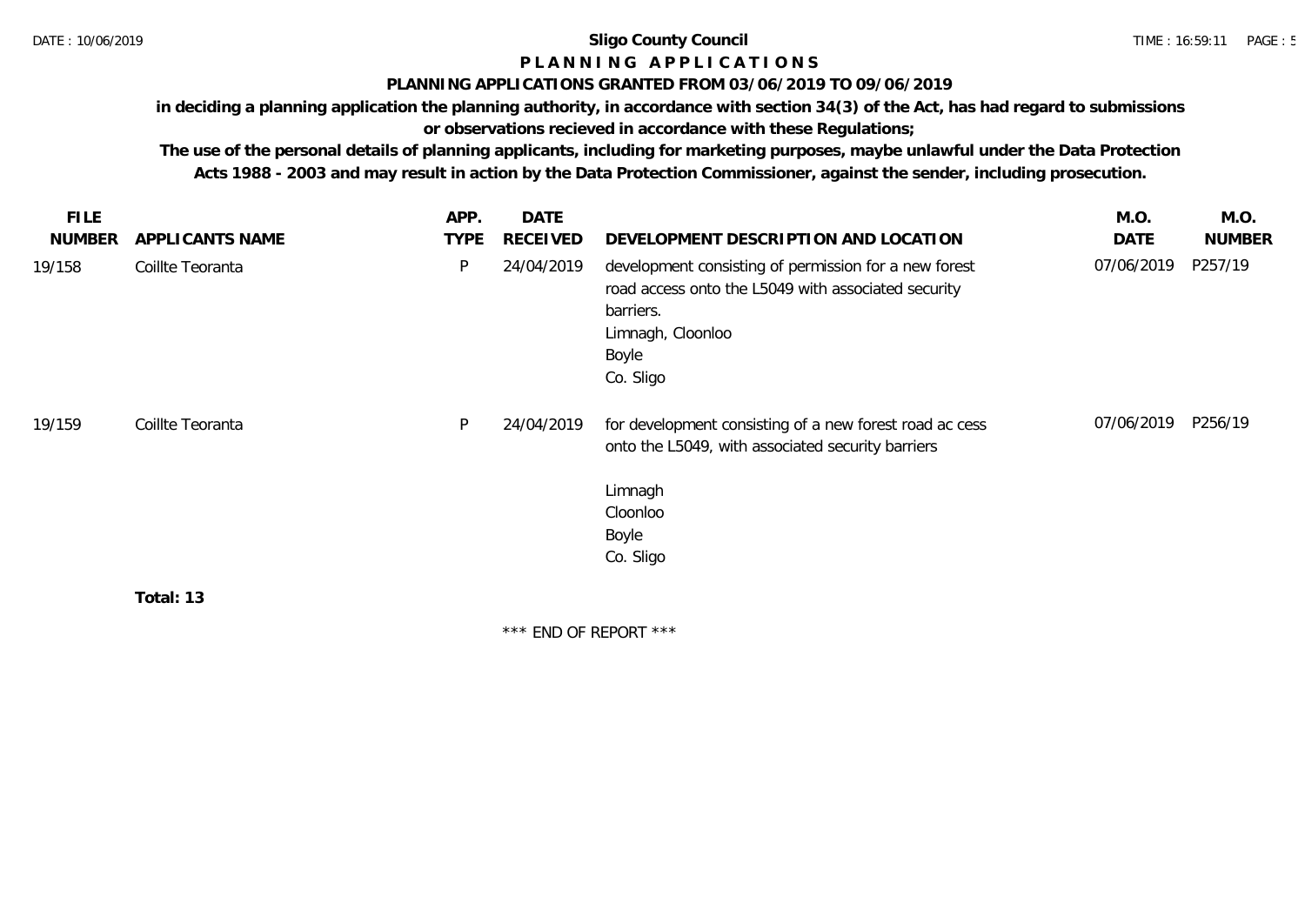## **P L A N N I N G A P P L I C A T I O N S**

## **PLANNING APPLICATIONS REFUSED FROM 03/06/2019 TO 09/06/2019**

**in deciding a planning application the planning authority, in accordance with section 34(3) of the Act, has had regard to submissions or observations recieved in accordance with these Regulations;**

**The use of the personal details of planning applicants, including for marketing purposes, maybe unlawful under the Data Protection Acts 1988 - 2003 and may result in action by the Data Protection Commissioner, against the sender, including prosecution.**

| <b>FILE</b>   |                       | <b>ADD</b><br>¬ เ⊥ | $\Gamma$ $\Lambda$ $\Gamma$<br>DAI | OPMENT DESCRIPTION AND<br>$\sim$ $\sim$<br>)FVF' | IVI.U            | M.O           |
|---------------|-----------------------|--------------------|------------------------------------|--------------------------------------------------|------------------|---------------|
| <b>NUMBER</b> | LI CANTS NAME<br>APP' | <b>TYPF</b>        | <b>RECEIVED</b>                    | <b>LOCATION</b>                                  | DAT <sup>®</sup> | <b>NUMBEF</b> |

/

**Total: 0**

\*\*\* END OF REPORT \*\*\*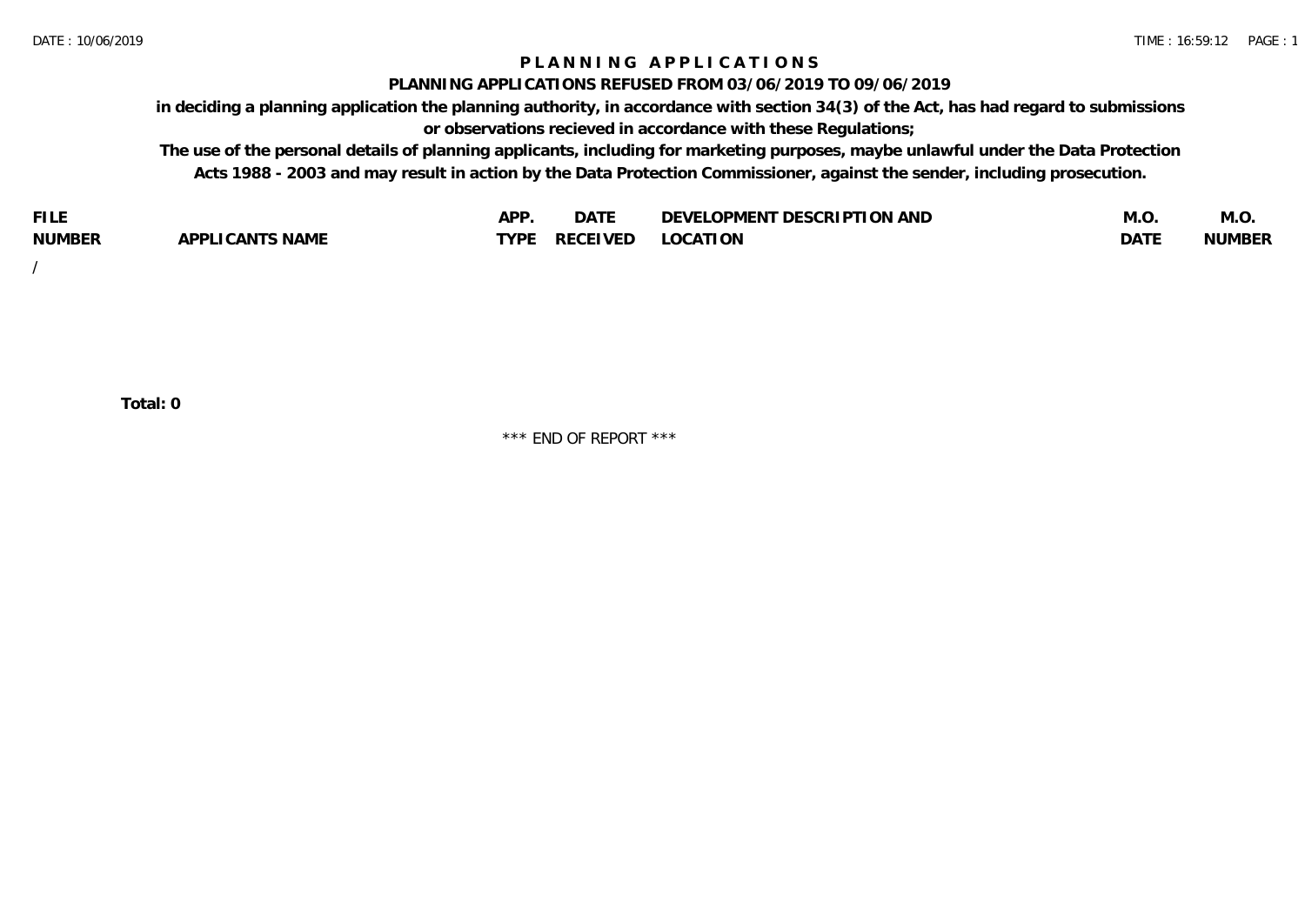# **A N B O R D P L E A N A L A APPEALS NOTIFIED FROM 03/06/2019 TO 09/06/2019**

| <b>FILE</b> | APPLICANTS NAME    | APP  | DECISON L | L.A. DEVELOPMENT DESCRIPTION AND LOCATION | B.F         |
|-------------|--------------------|------|-----------|-------------------------------------------|-------------|
|             | NUMBER AND ADDRESS | TYPE | DATE      | <b>DEC</b>                                | <b>DATE</b> |

 **Total : 0**

**\*\*\*\*\*\*\*\*\*\*\*\* END OF REPORT \*\*\*\*\*\*\*\*\*\*\*\***